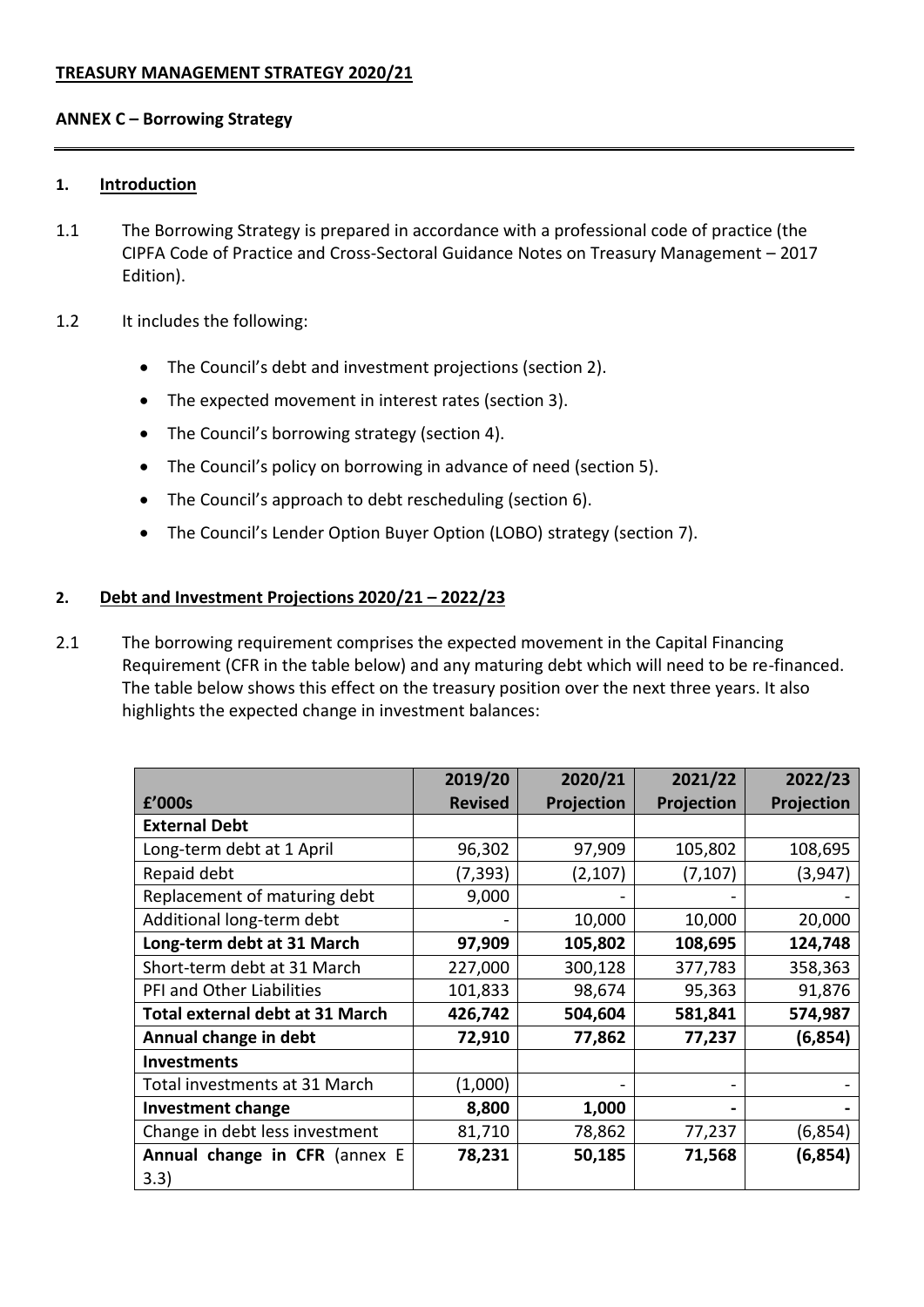2.2 The additional long-term debt includes any borrowing in advance and catch-up borrowing. The related impact of the above movements on the revenue budget are:

|                              | 2019/20        | 2020/21    | 2021/22    | 2022/23    |
|------------------------------|----------------|------------|------------|------------|
| £'000s                       | <b>Revised</b> | Projection | Projection | Projection |
| <b>Revenue Budget</b>        |                |            |            |            |
|                              |                |            |            |            |
| Interest on long-term loans  | 4,055          | 4,405      | 4,755      | 5,455      |
|                              |                |            |            |            |
| Interest on short-term loans | 2,284          | 5,204      | 8,379      | 7,990      |
|                              |                |            |            |            |
| <b>Total Interest Cost</b>   | 6,339          | 9,609      | 13,134     | 13,445     |
| General Fund long-term       |                |            |            |            |
| borrowing cost               | 5,941          | 9,249      | 12,531     | 12,475     |
| HRA long-term borrowing cost | 398            | 360        | 603        | 970        |
| Investment income/Internal   |                |            |            |            |
| Financing                    | (6)            | (437)      | (410)      | (399)      |

## **3. Expected Movements in Interest Rates**

- 3.1 Due to the recent general election, the Office of Budget Responsibility has not yet produced their latest forecasts of the Bank of England Base Rate at the time of writing. As a result, the March 2019 forecast has been used in conjunction with the Chicago Mercantile Exchange (CME) Group Bank of England Watch Tool. Due to the uncertain conditions surrounding Brexit and the performance of the economy since the general election, there are indications that the base rate may reduce during 2020, but for the purpose of this strategy, the worst case is assumed and the below rates have been used. Currently, the Bank Base Rate is forecast to remain at 0.75% until the 4th quarter of 2020 when it may increase slowly to 1.00% by the 4th quarter of 2021. Bank Rate forecasts made by the Office of Budget Responsibility in March 2019 are as follows:
	- 2019/20 0.75%
	- 2020/21 1.00%
	- $\bullet$  2021/22 1.00%
	- 2022/23 1.10%
- 3.2 Market expectations of Long Term Interest Rates are estimated to be:

| <b>PWLB Certainty Borrowing Rates</b> |        |         |         |         |  |  |
|---------------------------------------|--------|---------|---------|---------|--|--|
| <b>Indicative %</b>                   | 5 Year | 10 Year | 25 Year | 50 Year |  |  |
| 2019/20 (actual January 2020)         | 2.42   | 2.62    | 3.10    | 3.00    |  |  |
| 2020/21                               | 2.65   | 2.85    | 3.25    | 3.20    |  |  |
| 2021/22                               | 2.85   | 3.05    | 3.45    | 3.35    |  |  |
| 2022/23                               | 2.95   | 3.15    | 3.65    | 3.55    |  |  |

3.3 These assumptions have been used to determine the treasury management budget projections, included as part of the 2020/21 General Fund Revenue Budget and future year projections.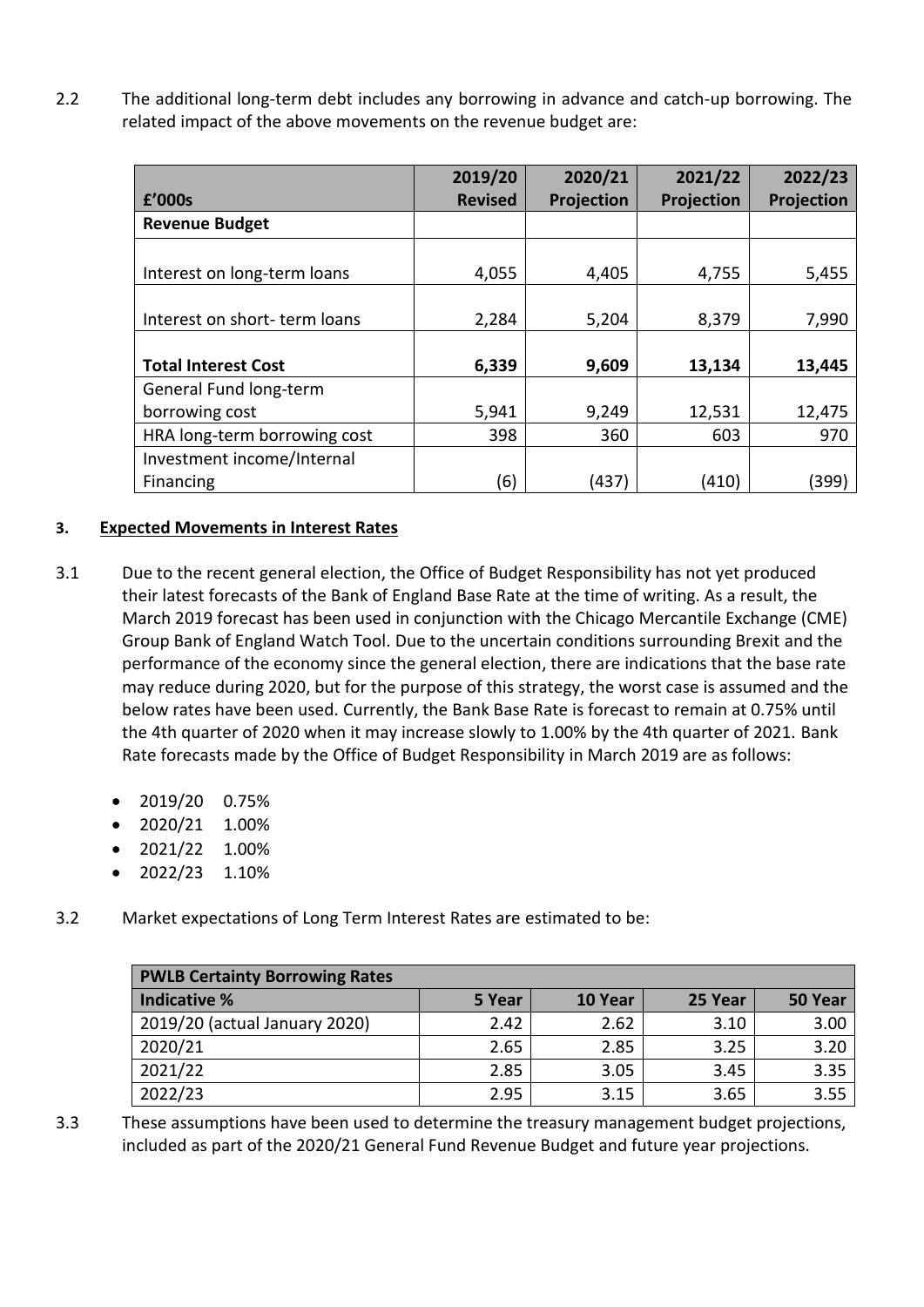- 3.4 Interest rates are expected to continue to remain at low levels throughout the period covered by this report. In an effort to control the threat of inflation on the UK economy the Bank of England increased the base rate on the 3rd August 2018 from 0.50% to 0.75%. Presently, money market investment rates for temporary surplus cash balances are expected to remain at current levels. The present rate for a three-month fixed-term deposit with a high street bank is typically 0.65% but is expected to change in line with changes to the base rate.
- 3.5 Long-term borrowing rates, influenced by gilt yields, are generally stable but Public Works Loan Board rates increased abruptly in October 2019 when the government took the decision to increase the interest rate by 100 basis points. Market expectations are rates will gradually increase towards the end of 2021.

## **4. Borrowing Strategy**

- 4.1 The Council borrows for one of two purposes to finance cash flow in the short-term or to fund capital investment over the longer term. The Council is currently maintaining an underborrowed position. This means that the capital borrowing need (the Capital Financing Requirement), has not been fully financed with either long term loans or with temporary borrowing. Instead part of the Capital Financing Requirement has been financed using the Council's reserves and cash balances. This strategy is prudent as investment returns are low and there is a plentiful supply of inexpensive short term finance currently available in the market.
- 4.2 A key aim of the Borrowing Strategy is to minimise the cost of the Council's loan portfolio whilst ensuring that the obligation to repay loans is matched with the benefit received from expenditure incurred on the capital programme.
- 4.3 The average rate of interest on the Council's loan portfolio is currently 1.31%, which is one of the lowest rates of the CIPFA group of authorities that the Council compares itself to. The achievement of such low rates ensures the Council benefits from the best value for money in terms of its borrowing. This is the result of a number of years proactively managing the portfolio on loans through restructuring and taking advantage of inexpensive short term borrowing. The borrowing strategy will continue with this successful approach.
- 4.4 The approved sources of long-term and short-term borrowing will be:
	- Public Works Loan Board
	- UK Local Authorities
	- Pension Funds
	- Public Corporations
	- UK Municipal Bond Agency (see paragraph 4.7 below for further details)
	- Any institution approved for investments
- 4.5 As stated above in paragraph 3.4, the interest rate environment continues to be uncertain and the Bank of England expects that interest rates will continue to remain at low levels throughout the period covered by this report. The Treasury Management Panel, under delegated powers, will take the most appropriate form of borrowing in this uncertain economic environment depending on the prevailing interest rates at the time.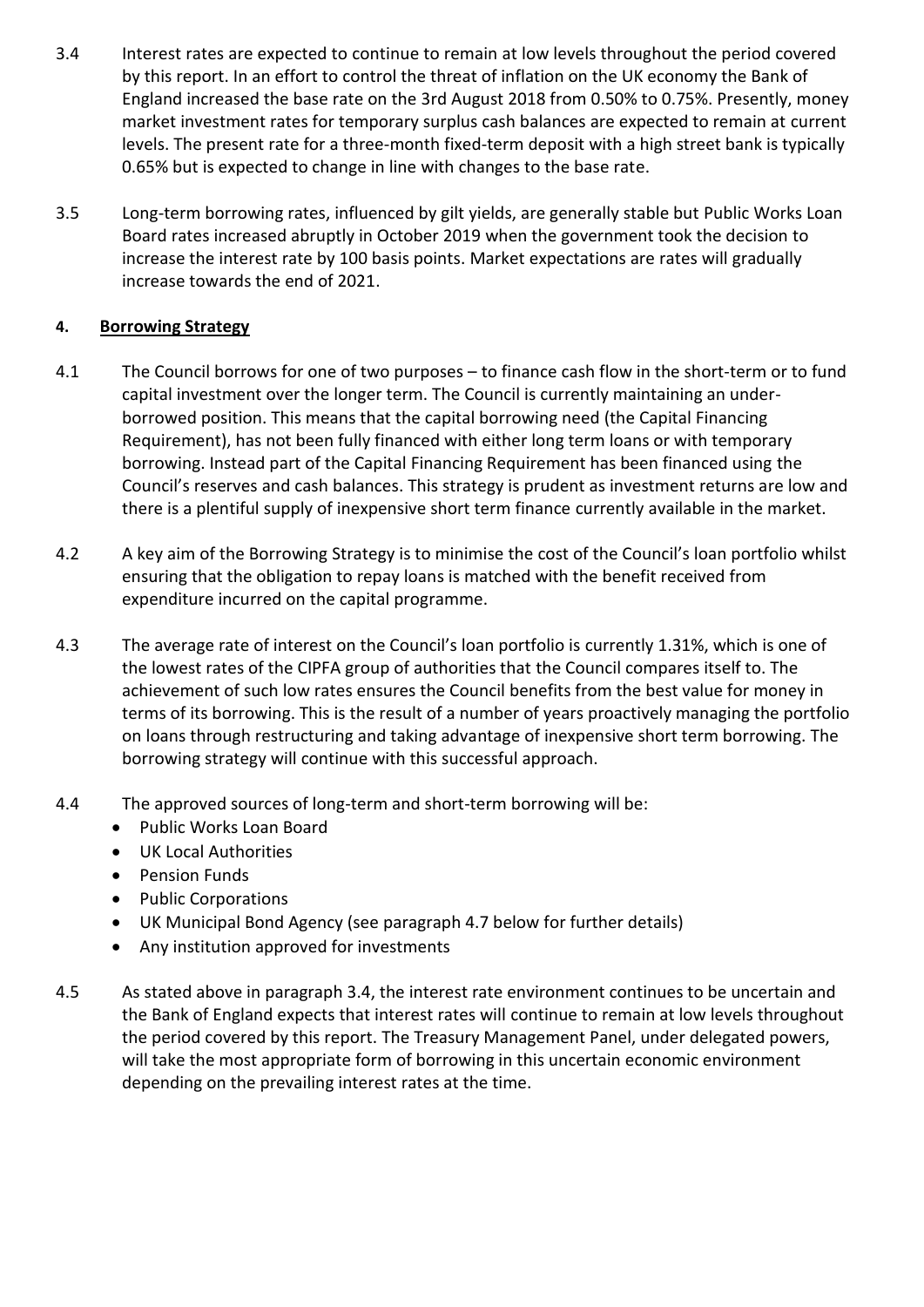- 4.6 In order to secure the lowest cost of borrowing Blackpool Council has agreed to disclose estimates of its capital transactions including new borrowing and planned capital to Her Majesty's Treasury. The disclosure of this information in summary format entitles the Council to receive a 20 basis point discount on all new loans borrowed from the Public Works Loan Board during the next 12 months. The information provided to Her Majesty's Treasury is updated annually.
- 4.7 Along with other local authorities the Council became a shareholder in the UK Municipal Bond Agency (UK MBA) and is part of the UK Municipal Bond Agency Working Group. The council saw this as a viable alternative to borrowing from the Public Works Loan Board. At the time of writing, the UK Municipal Bond Agency has not issued its first bond in the market, however this is expected to change in the near future.

# **5. Policy On Borrowing In Advance Of Need**

- 5.1 The Council will not borrow more than or in advance of its needs, purely in order to profit from the investment of the extra sums borrowed. Any decision to borrow in advance will be within forward approved Capital Financing Requirement estimates, and will be considered carefully to ensure value for money can be demonstrated and that the Council can ensure the security of such funds.
- 5.2 In determining whether borrowing will be undertaken in advance of need the Council will:
	- ensure that there is a clear link between the capital programme and maturity profile of the existing debt portfolio, which supports the need to take funding in advance of need;
	- ensure the ongoing revenue liabilities created, and the implications for the future plans and budgets have been considered;
	- evaluate the economic and market factors that might influence the manner and timing of any decision to borrow;
	- consider the merits and demerits of alternative forms of funding;
	- consider the alternative interest rate bases available, the most appropriate periods to fund and repayment profiles to use;
	- consider the impact of borrowing in advance (until required to finance capital expenditure) increasing investment cash balances and the consequent increase in exposure to counterparty risk and the level of such risks given the controls in place to minimise them. Any risks arising will be reported via the mid-year or annual reporting mechanism.

## **6. Debt Rescheduling**

6.1 The introduction by the Public Works Loan Board (PWLB) in 2007 of a spread between the rates applied to new borrowing and repayment of debt (which has now been compounded since 20 October 2010 by a considerable further widening of the difference between new borrowing and repayment rates) has meant that PWLB to PWLB debt restructuring is now much less attractive than before these events. In particular, consideration would have to be given to the large premiums, which would be incurred by prematurely repaying existing PWLB loans and it is very unlikely that these could be justified on value for money grounds if using replacement PWLB refinancing. However, some interest savings may still be achievable through using other local authority loans and market loans in rescheduling exercises rather than using PWLB borrowing as the source of replacement financing.